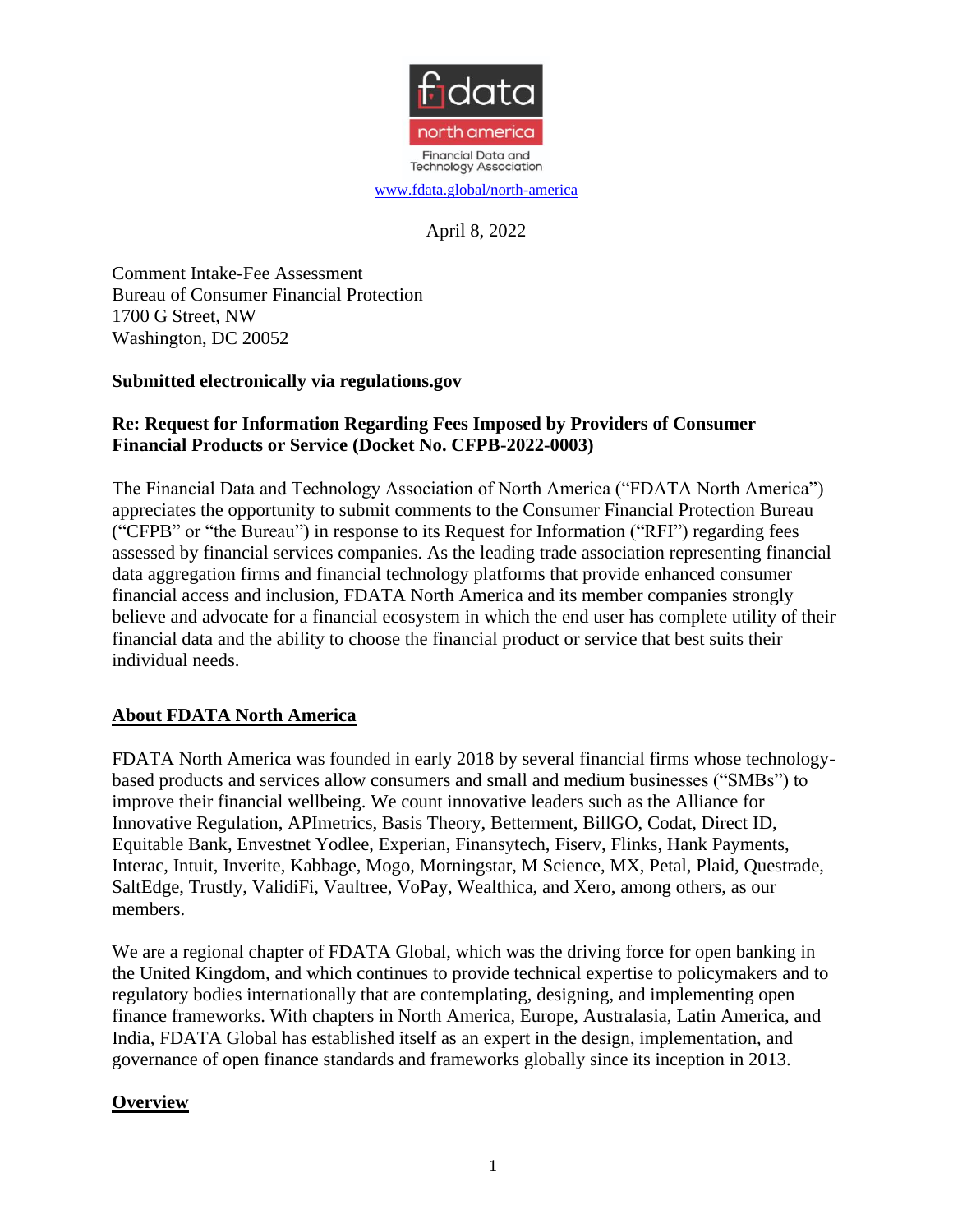

As a trade association that represents dozens of financial technology companies that are focused on enabling greater competition and choice in the financial services marketplace, we believe the most practical remedy to reducing predatory fees in the financial ecosystem is to implement an open finance regime in the United States. At the center of such a framework must be an unambiguous and legally binding customer financial data right, which would ensure that consumers and small businesses could easily shop for financial services and products among scores of potential providers in an open, transparent marketplace.

Of course, it is not sufficient to merely provide end users with access to their financial data. While such access may be highly valuable to a consumer who lacks the ability to see the totality of what they have and what they owe across multiple accounts, the ability of the end user to act based on this data access is the most important benefit of open finance. We envision an open banking system where consumers can easily and fluidly switch between all forms of financial service providers as they please, just as they would between produce vendors in a farmer's market or gas stations on the highway.

This ability of any consumer to easily select or switch between providers of any good or service is the critical element that allows for market competition, which in turn reduces the price of the good or service for consumers. Through various statements and orders, the Biden Administration and the CFPB have made it clear that they believe increased centralization and weakened competition within the financial services industry has led to worsening consumer value, fewer choices, and increasing prices, which is particularly dangerous in today's economic environment of persistent inflationary pressure.

For far too long, U.S. consumers have faced significant difficulty switching from one financial provider to another due to friction caused by a system that exerts barriers to doing so. To wit: a recent study found that the average American adult has used the same primary checking account for more than  $14$  years.<sup>1</sup> The status quo, under which financial institutions exercise control over their customers' data, and, in some cases, limit the ability of their customers to utilize their own data to shop for alternative providers, offers little benefit to the consumer or small business. While, in some cases, financial institution throttling or blocking of third-party tools may be positioned as being based on security or regulatory compliance postures, competitive concerns unquestionably have fueled some of this behavior as well. In these instances, the end user typically is unaware as to why the product or service they are trying to use – or even have depended on for their financial wellbeing in the past – is not functioning or supported.

In an attempt to tackle mounting market concentration, President Biden issued in July 2021 an Executive Order on Promoting Competition in the American Economy. Included in the Executive Order was a directive for the CFPB to consider "commencing or continuing a

<sup>1</sup> Mary Wisniewski, *[Survey: While checking fees vary wildly by race and age, Americans stay loyal to their banks](https://www.bankrate.com/banking/best-banks-consumer-survey-2020/)*, Bankrate (Jan.15, 2020).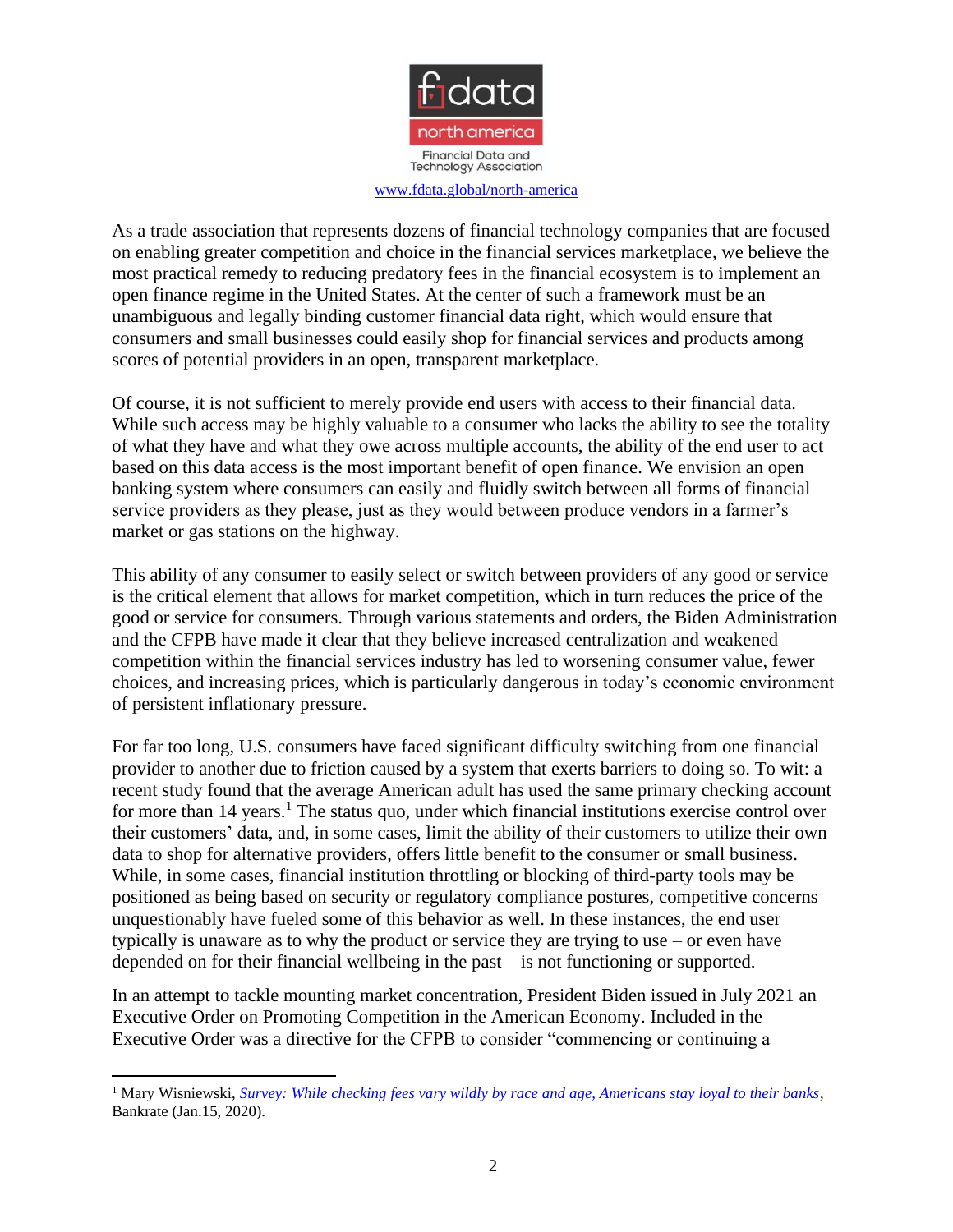

rulemaking under Section 1033 of the Dodd-Frank Act to facilitate the portability of consumer financial transaction data so consumers can more easily switch financial institutions and use new, innovative financial products." This encouraging statement from the White House clearly demonstrates that the establishment of a customer financial data right is a priority for the administration, and one that FDATA North America and its members strongly support.

We were also greatly heartened by comments in CFPB Director Rohit Chopra's remarks during a press call regarding overdraft fees in December of last year. During the call, Director Chopra astutely noted that "*If America can shift to an open banking infrastructure, it will be harder for banks to trap customers into an account for the purpose of fee harvesting."* As the preeminent North American trade association promoting open finance, we wholeheartedly agree with this statement, and urge the CFPB to fulfill Director Chopra's statement and the President's Executive Order by finalizing its regulation implementing Section 1033 of the Dodd-Frank Act to fully realize a customer financial data right for the United States that will empower consumers and small businesses, unleash a new wave of market competition, and lower prices across the financial services marketplace.

# **Synchrony with Dodd-Frank Section 1033 Consumer Data Right Rulemaking**

The lack of a customer financial data right in the United States sees competition in data-driven financial services stifled by financial institutions that override customer direction to authorize sharing of their financial data. These restrictions include broad, as well as specific, attempts to directly limit third parties' access to data despite customer authorization; degradation of data sharing that effectively thwarts customer-directed access to financial data; and self-imposed mandatory reauthentication requirements and targeted blocking of sharing specific data fields in ways that effectively disable competing services. This unlevel playing field has, to date, been dictated by opaque bilateral data access agreements between financial institutions and aggregation firms that enumerate what choices consumers have to utilize their own financial data and the protections they are afforded when they do so. These barriers artificially stifle both consumer choice and marketplace competition and create an environment in which fees charged to end users may stay stagnant – or even increase – over time.

To tackle these thorny challenges, FDATA North America has, since its inception, encouraged the CFPB to utilize the authority vested in it under Section 1033 of the Dodd-Frank Act to promulgate, by rule, a customer financial data right that will spur greater financial services innovation and competition, lower fees, and improve financial access and inclusion.

Competition issues cannot take a back seat as the regulatory and technological framework in customer-permissioned data sharing continues to evolve. FDATA North America and its members have long advocated for a regulatory approach that facilitates the sharing of data by customers with, and between, their financial service providers, based on consent and with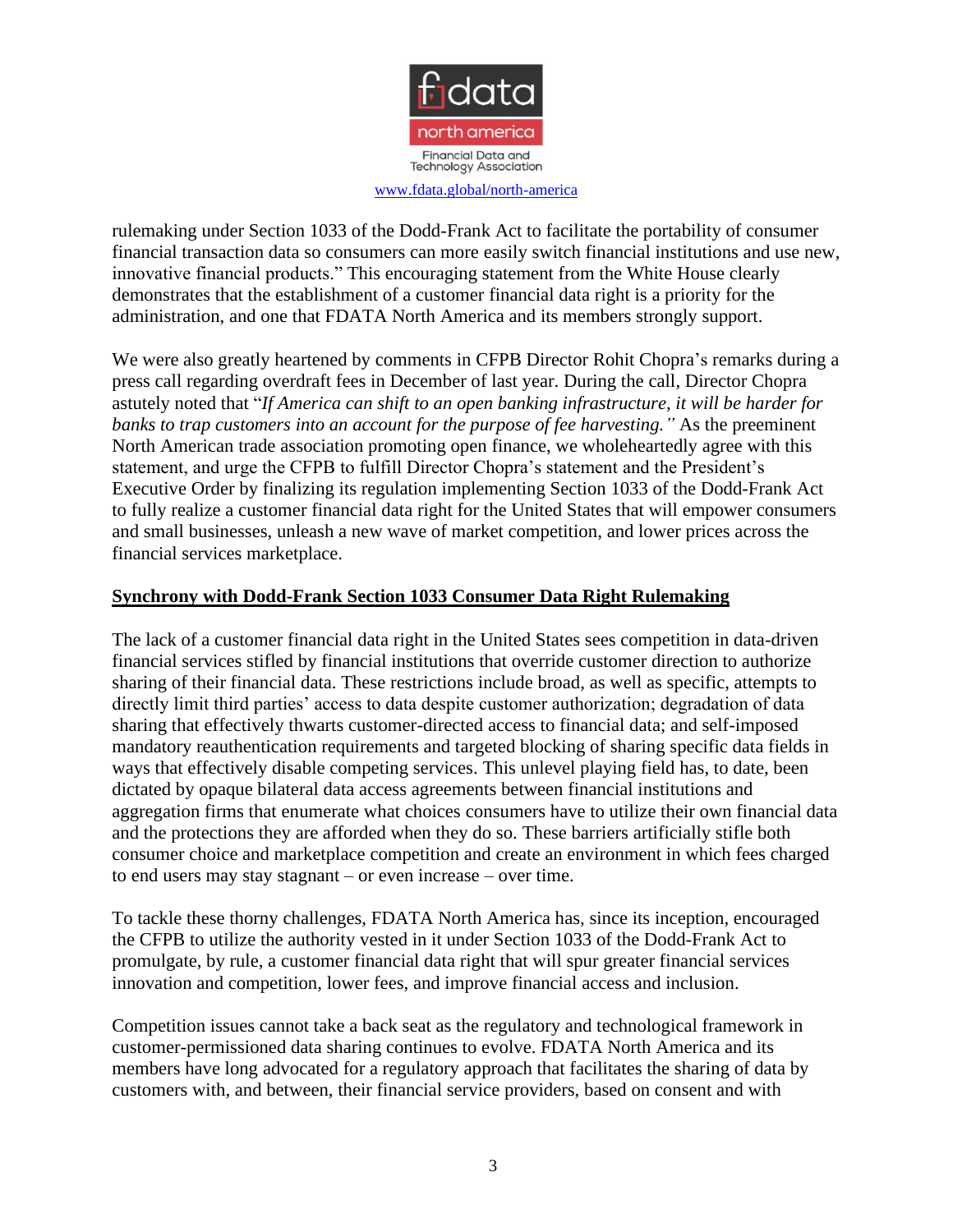

safeguards for privacy and security. Systems that achieve these objectives have been implemented in the United Kingdom, Australia, New Zealand, and several other countries. The success of these regimes, including increased competition in the financial services market, has motivated other countries, including both Canada and Mexico, to pursue similar frameworks. Unlike this growing list of other large economies across the globe, the United States currently lacks any distinct legal assertion of a customer's legal right to access and permission access to their financial data.

Centuries of economic philosophy and research has demonstrated that highly competitive markets provide far more consumer value. As the CFPB considers public input to this RFI, FDATA would offer that one of the best ways to protect customers from abusive or deceptive fees is to provide them with the ability to easily switch away from a financial service provider that charges, or even attempts to charge, such fees. This simple market corrective would go a long way to snuffing out deceptive pricing tactics, reducing the need for complex regulation and compliance burden. In a financial services marketplace where all consumers can easily exercise their right to control where their data is located and how it is used, as a finalized Section 1033 rule would guarantee, providers will be far more reluctant to charge such fees out of the simple fear that their customers will flee to other providers. We would respectfully offer that a customer financial data right under Section 1033 of the Dodd-Frank Act will be key to driving the costs of financial products and services lower and increasing competition in the financial marketplace.

#### **Open Finance Boosts Competition and Consumer Value**

In the absence of a legally binding customer financial data right, consumers and small businesses have enjoyed some level of increased competition for financial services in recent years, including for products driven by their ability to permission access to their own financial data. These services allow customers to take greater control over their financial lives and opportunities: to find new sources of affordable credit based on innovative underwriting models, to initiate payments to friends, family and vendors in real time and without fees, and to help manage their financial outlook across multiple accounts and plan effectively for the future, to name a few. In a time of enormous economic uncertainty, these services are more important than ever to help consumers and small businesses navigate difficult financial circumstances.

This innovation in financial services is powered by customers' ability to permission access to and to use their financial data, often in conjunction with cutting edge machine learning and other data analytics technology. Much of this financial data is associated with consumers' and small businesses' transaction history at their existing accounts with financial institutions.

A July 2018 U.S. Department of the Treasury report demonstrated this growth, showing that from 2010 to the third quarter of 2017, more than 3,330 new technology-based firms serving the financial services industry were founded, and the financing of such firms reached \$22 billion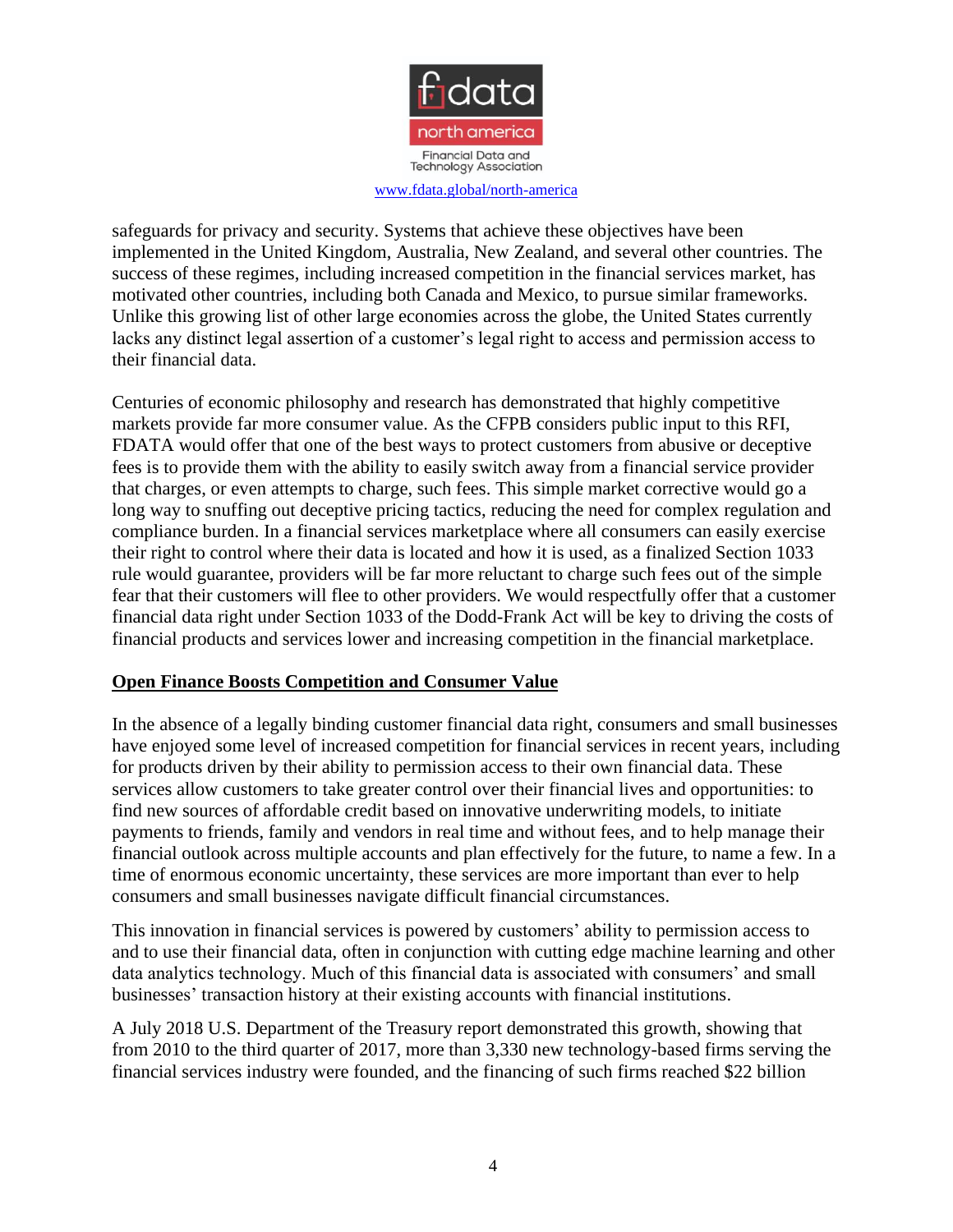

globally in 2017.<sup>2</sup> Accenture has estimated that investments in fintech companies reached \$53 billion globally in 2019.<sup>3</sup> As of 2018, lending by such firms made up more than 36% of all U.S. personal loans, up from less than 1% in 2010.<sup>4</sup>

Moreover, "survey data indicate that up to one-third of online U.S. consumers use at least two fintech services — including financial planning, savings and investment, online borrowing, or some form of money transfer and payment"<sup>5</sup> – which compete directly with traditional financial institutions' products. In 2020, for example, *Forbes* listed a dozen personal finance startups among its top 50 fintech companies.<sup>6</sup> As the 2018 Treasury report notes, some digital financial services reach up to 80 million members, while financial data aggregators can serve more than 21 million customers.<sup>7</sup>

These more recent market entrants compete both with each other and with traditional depository financial institutions to provide innovative financial products that greatly benefit consumers, including by lowering costs and expanding access by filling gaps in the market. The direct line between competition and innovation is well-chronicled, as the Treasury report notes:

*The increasing scale of technology-enabled competitors and the corresponding threat of disruption has raised the stakes for existing firms to innovate more rapidly and pursue dynamic and adaptive strategies. As a result, mature firms have launched platforms aimed at reclaiming market share through alternative delivery systems and at lower costs than they were previously able to provide. Consumers increasingly prefer fast, convenient, and efficient delivery of services. New technologies allow firms with limited scale to access computing power on levels comparable to much larger organizations. The relative ubiquity of online access in the United States, combined with these new technologies, allows newer firms to more easily expand their business operations*. 8

Unfortunately, much of this transformative potential remains stifled in the United States as a result of a lack of a customer data right. Experience in the United Kingdom, however, where Open Banking has been a reality for more than four years, demonstrates that the Treasury report's linkage between competition and innovation is anything but theoretical. According to the U.K. Open Banking Implementation Entity, more than five million customers are now

<sup>2</sup> U.S. Treasury, *[A Financial System That Creates Economic Opportunities Nonbank Financials, Fintech,](https://home.treasury.gov/sites/default/files/2018-08/A-Financial-System-that-Creates-Economic-Opportunities---Nonbank-Financials-Fintech-and-Innovation_0.pdf) and [Innovation](https://home.treasury.gov/sites/default/files/2018-08/A-Financial-System-that-Creates-Economic-Opportunities---Nonbank-Financials-Fintech-and-Innovation_0.pdf)* (July 2018).

<sup>3</sup> Michael Del Castillo et al., *[The Forbes Fintech 50: The Most Innovative Fintech Companies In 2020](https://www.forbes.com/fintech/2021/#388decd531a6)*, Forbes (Feb. 12, 2020).

<sup>4</sup> Treasury Report at 5.

<sup>5</sup> *Id.* at 18.

<sup>6</sup> Kelly Anne Smith, *[The Future of Personal Finance: Fintech 50 2020](https://www.forbes.com/sites/kellyannesmith/2020/02/12/the-future-of-personal-finance-fintech-50-2020/#346ce4a6fd43.)*, Forbes (Feb. 12, 2020)

<sup>7</sup> Treasury Report at 5.

<sup>8</sup> *Id*. at 6.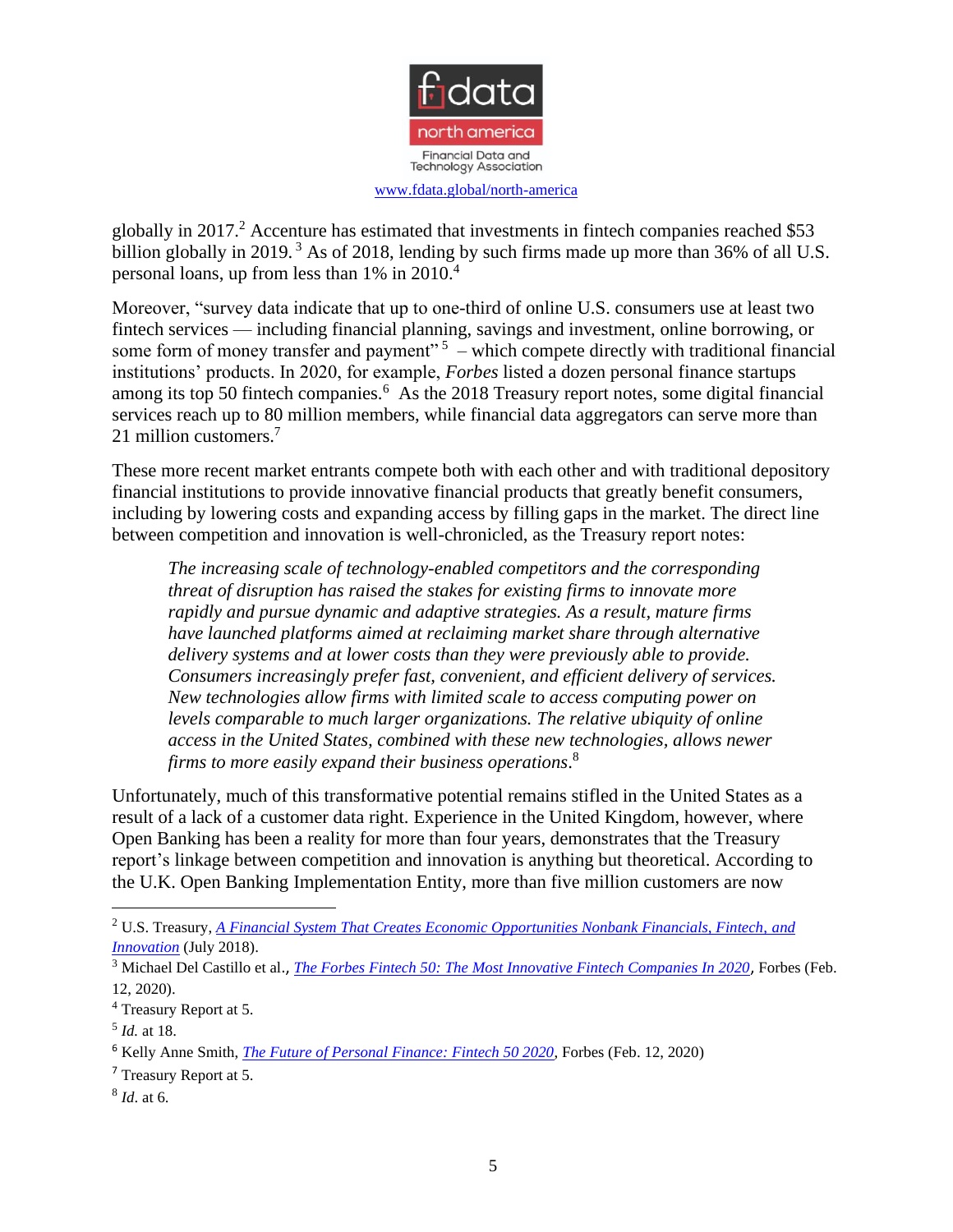

regular users of Open Banking-enabled tools, of which 3.9 million are consumers and 600,000 are small businesses. These figures represent a 60% increase in new customers over the past year, with one million new active users added every six months. At the end of 2021, cumulatively over 26.6 million Open Banking payments were made in the U.K., an increase of more than 500% in just 12 months.<sup>9</sup>

Moreover, the availability of services continues to expand. Adoption of Open Banking in the U.K. has continued to grow with  $7.5 - 8.5\%$  of digitally-enabled consumers now estimated to be active users of at least one enabled service, up from 5.0 – 6.0% in December 2020. This research also revealed that 91% of consumers found Open Banking-enabled financial services easy to setup, and 76% intend to continue to use them. The U.K. Open Banking Implementation Entity found that these services have helped consumers save more and build a financial cushion, with 22% saying that an Open Banking empowered savings app was their first adult savings account.<sup>10</sup> Most relevant to the purpose of this RFI and perhaps most importantly of all, recent U.K. data has shown a consistent *increase* in the number of financial services providers, bucking trends of market consolidation in other sectors and driving down prices for customers.<sup>11</sup>

Such rapid growth and customer uptake is just the latest evidence of the competitive benefits that can emanate from the establishment of an open finance regime. While the objective of the CFPB's RFI is to collect information on how best to minimize unfair, abusive or deceptive fees, we agree with Director Chopra's assessment in his comments accompanying the release of this request for input: a lack of competition in the financial services marketplace is making it more difficult for consumers and small businesses to avoid paying fees to their financial services providers. Therefore, as the CFPB considers input from a wide variety of stakeholders and develops strategies for tackling such fees, FDATA North America would urge it prioritize a rulemaking under Section 1033 of the Dodd-Frank Act to realize the market benefits of open finance as a means of addressing the issues raised in this RFI.

# **Conclusion**

FDATA North America appreciates the opportunity provide the perspective of financial technology companies and aggregation platforms on the competitive benefits, including a reduction of unfair, abusive, or deceptive fees, that will be delivered to consumers and small businesses through a final rule implementing Section 1033 of the Dodd-Frank Act. As the trade association representing firms that provide critical financial wellness tools to millions of Americans, we believe that this rulemaking will align with the goals of this RFI, the administration's top economic priorities, and improve competition, financial access, and consumers' and SMBs' financial outcomes.

<sup>9</sup> UK Open Banking Implementation Entity (OBIE) ["Five Million Users-Open Banking Growth Unpacked."](https://www.openbanking.org.uk/news/5-million-users-open-banking-growth-unpacked/) (Dec 2021)

<sup>&</sup>lt;sup>10</sup>UK Open Banking Implementation Entity (OBIE): ["The Open Banking Impact Report.](https://www.openbanking.org.uk/insights/the-open-banking-impact-report-oct-2021/)" (Oct 2021)

<sup>&</sup>lt;sup>11</sup> Statista.com. <u>UK: number of regulated open banking providers</u>. (Sept. 2021)